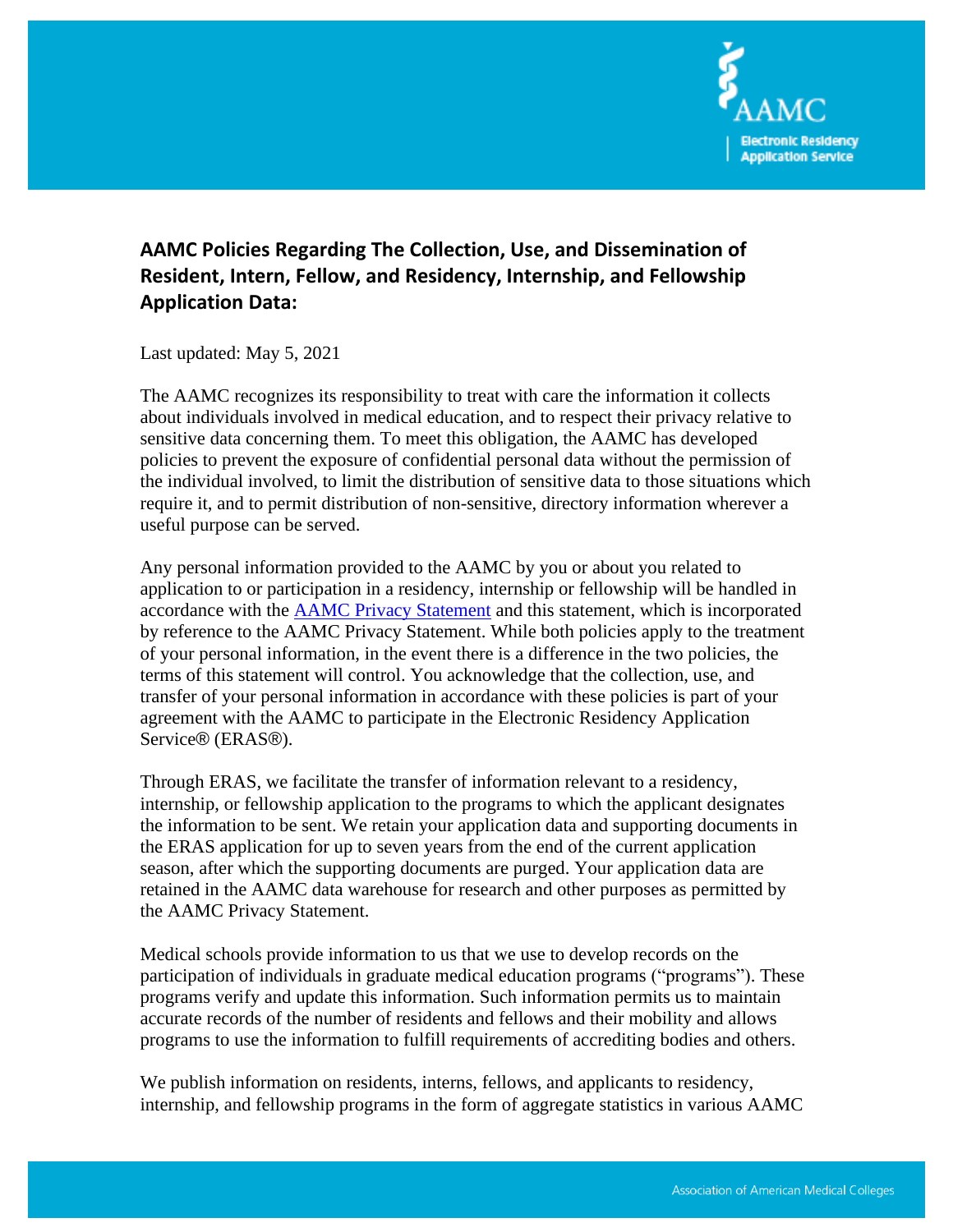

studies and reports. We consider certain information about residents, interns, and fellows to be directory information, for example, the names and program level of those participating in these training programs. We exchange personal information with certifying boards, licensing bodies, and other organizations involved in medical education for research, eligibility determination, verification, and credentialing purposes and to investigate and report to legitimately interested parties any irregularities in the application process. Any sharing of individually identified information with third parties is done in accordance with the AAMC's privacy, confidentiality, and security policies. Once personal information has been transferred to a third party, the information is subject to that party's policies, unless otherwise noted.

A program that receives personal information from ERAS applications (ERAS applicant data) may use the ERAS applicant data for its processes related to selection for residency, internship, or fellowship positions and for other educational, non-commercial uses, including research. Use of these data is subject to the following prohibitions: (i) selling or licensing ERAS applicant data for a fee; (ii) using ERAS applicant data for marketing purposes; (iii) using ERAS applicant data to engage in unlawful discrimination; and (iv) using ERAS applicant data to contact applicants for surveying or research purposes prior to that year's Match or other applicable selection event, and (v) any other terms and conditions for the web application through which the program accesses ERAS applicant data.

We do not sell mailing lists, email addresses, or other contact information on residency, internship or fellowship applicants, or on residents, interns, or fellows to commercial vendors. However, we may enter into arrangements with commercial and noncommercial firms to verify that someone is a resident, intern, or fellow, in order to establish eligibility for products or services that the person has sought.

We use data submitted as part of an application to a residency, internship, or fellowship, or on residents, interns, or fellows, in analyses aimed at improving the quality of our products and services. We also use these data to support worthwhile research projects that help to inform policy in medical education. We share data with the American Osteopathic Association (AOA) about graduates of DO-granting medical schools for the AOA's own policy analyses and research on trends in medical education.

At our discretion, we may agree to support researchers outside of the AAMC who are interested in contacting residency, internship, or fellowship applicants, residents, interns, or fellows for the purpose of surveying them on issues that are important to medical education. We do this by notifying the individual by email of the opportunities to participate in such research. We do not provide the email addresses of residency or fellowship applicants, residents, or fellows directly to these researchers.